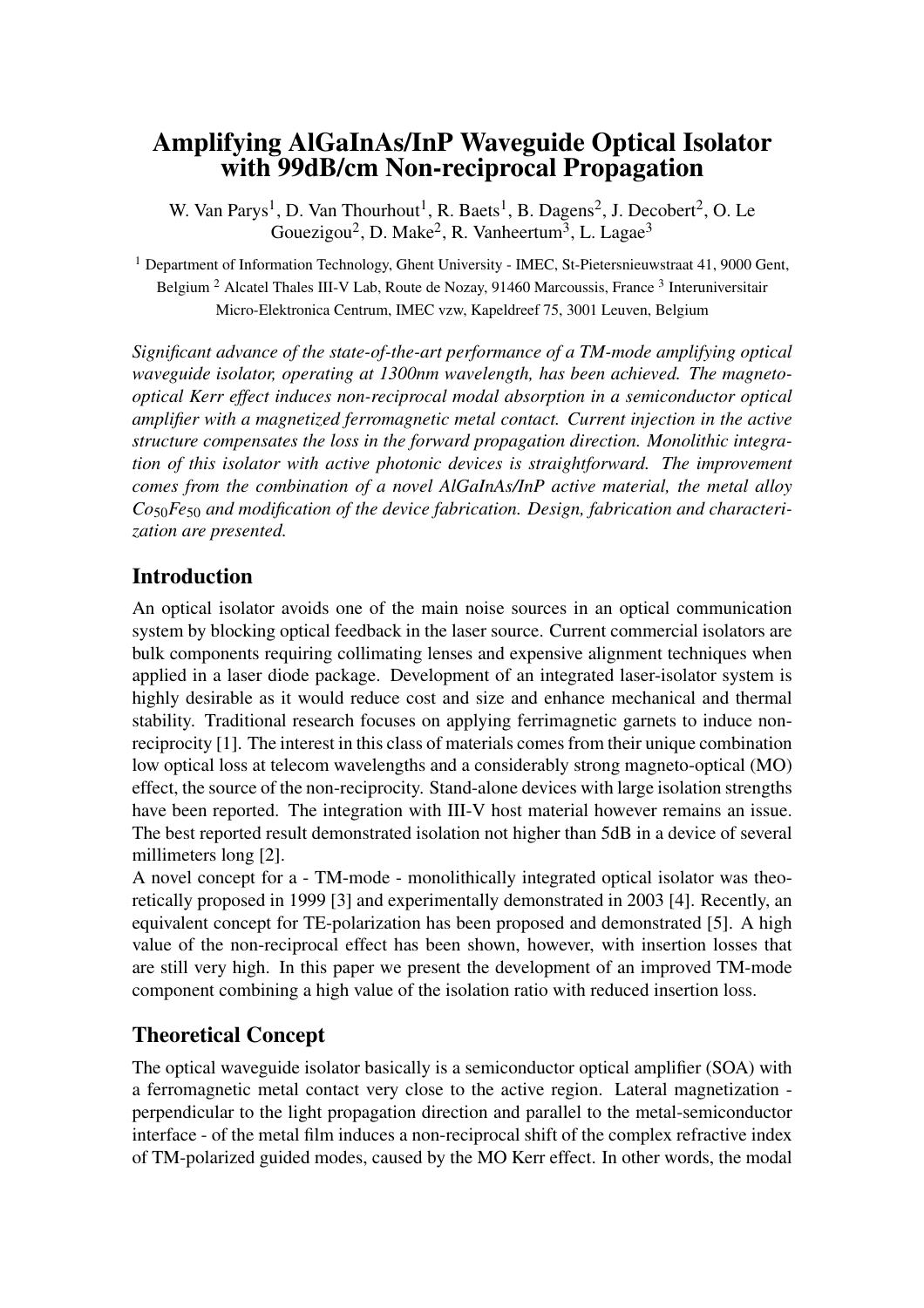

Figure 1: Schematic lay-out and principle of operation of the waveguide optical isolator.

absorption is dependent on the propagation direction. Electrical pumping of the device, with the ferromagnetic metal as the electrical contact compensates the loss in the forward propagation direction. The result is an optical component which, being transparent in one while providing loss in the opposite direction, is isolating. Fig. 1 illustrates the device structure and the operation principle. The advantage of this approach over the garnet based components is obvious. As the isolator basically has the same structure as the laser source it is to be integrated with, monolithic integration is possible. In addition, the ferromagnetic film can easily be sputter-deposited and the fabrication of the entire component can be done with standard III-V processing.

### Design and Fabrication

In [4] we reported on the first experimental demonstration of this isolator concept. Using this component as a starting point, the isolator building blocks have been optimized. The amplifying waveguide core needed to compensate the loss induced by the MO metal film is a novel AlGaInAs/InP multi-quantum well (MQW) structure. Built-in tensile strain realizes TM-selective material gain while suppressing TE-gain. At 1300nm wavelength AlGaInAs/InP MQW active material is known to have considerably better gain performance than the more common InGaAsP/InP material [6], used in [4]. Consequently the current needed for transparency in the forward propagation direction is lower or, equivalently, the InP cladding thickness can be reduced - resulting in a higher isolation strength - for the same value of the forward transparency bias current. The optimized active core is built up of 10nm tensile strained (-1.16%) wells (9QWs), 20nm strain compensating compressively strained (+0.64%) barriers and optimized separate confinement heterostructure (SCH) layers [6]. Experimental determination of the gain-current density relation was done on 6 QWs broad area (BA) lasers. A low transparency current density of less than 60A/cm<sup>2</sup> has been demonstrated.

The ferromagnetic metal film fulfills two functions: it is the source of the MO nonreciprocal effect and it acts as the electric contact for the underlying SOA. The optical (complex refractive index) and MO (Voigt parameter) constants of  $Co<sub>50</sub>Fe<sub>50</sub>$  have been experimentally extracted at the operation wavelength of 1300nm. It was demonstrated [7] that this equiatomic compound combines a higher MO effect with less optical absorption, compared with the Co<sub>90</sub>Fe<sub>10</sub> alloy used in [4]. A hybrid  $p^{++}$  Be-doped InGaAsP/InGaAs contact structure has been developed that realizes an ohmic electrical contact and has only minimal optical absorption at 1300nm wavelength.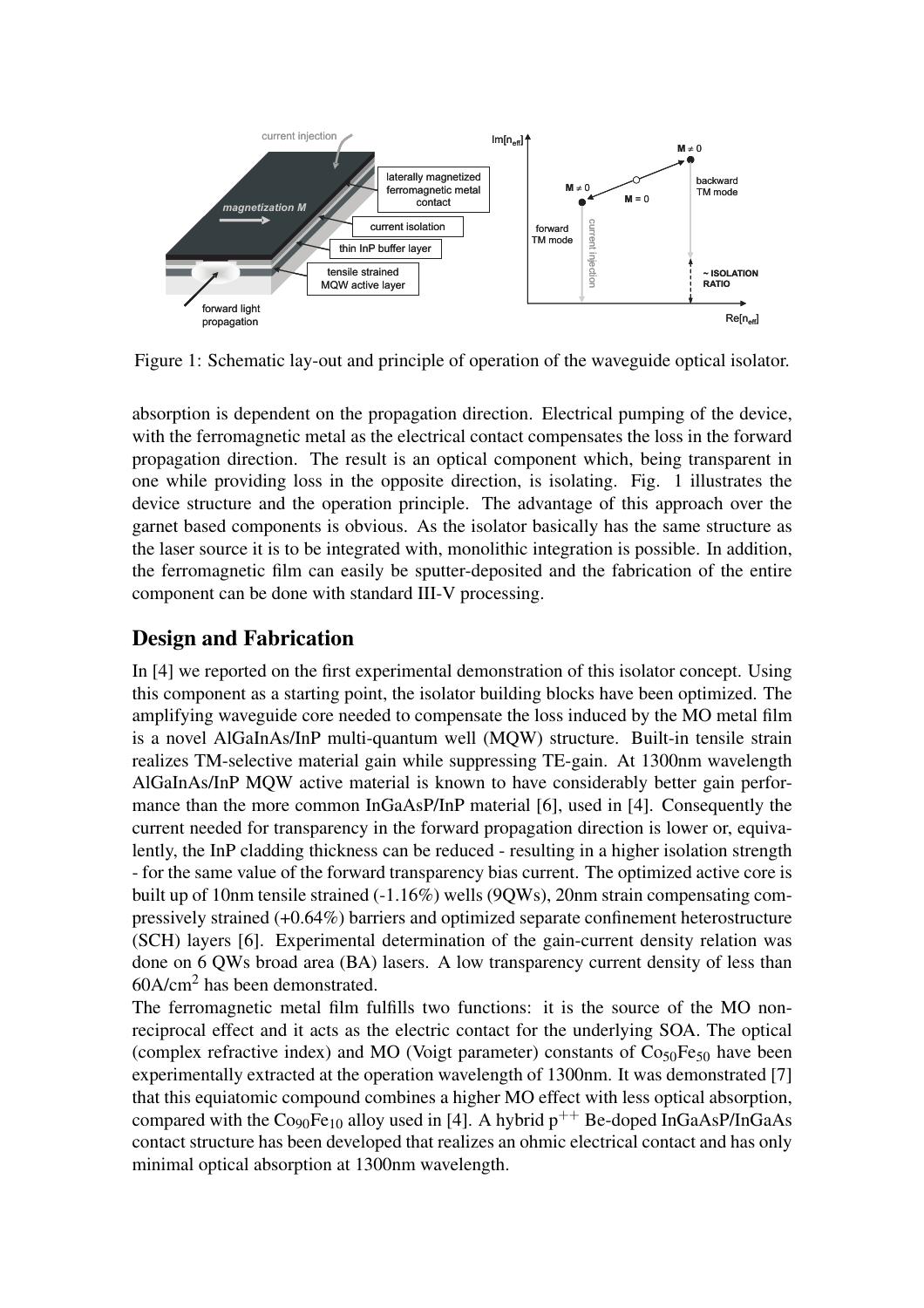

Figure 2: Output signal for saturation in both lateral magnetization directions, showing 99dB/cm non-reciprocal absorption.

The design of the geometric device parameters - the thickness of InP-cladding layer and SCH layers - has been done through 1D simulations using an optical mode solver [8], extended with a perturbation based algorithm for MO waveguide calculation [9]. The applied design strategy was to find the combination of thickness values that maximize the non-reciprocal effect for a fixed, moderate value of the transparency current density  $(10kA/cm<sup>2</sup>)$ .

The optimized active structure was grown with metal organic vapor phase epitaxy (MOVPE) on a  $n^+$  Si-doped InP substrate. It was topped with a 280nm thick Be p-doped InP layer and the optimized contact structure. The sputter-deposited 50nm thick  $Co<sub>50</sub>Fe<sub>50</sub>$  film, capped with a 40nm/150nm Ti/Au protective bilayer was patterned through standard liftoff into 2.5 $\mu$ m wide stripes. Ridge waveguides were defined with CH<sub>4</sub>:H<sub>2</sub> reactive ion etching (RIE), using these metallic stripes as an etch mask. With this technique, full covering of the ridge with MO metal is achieved. Processing imperfections caused the actual metallic stripe width to be considerably larger, resulting in wider waveguide stripes  $(\approx 3.5 \mu m)$  hence lateral bimodality of the waveguides.

#### Characterization

Characterization of this component can be done by evaluation of transmitted optical power for saturation in both lateral magnetization directions - switching the magnetization direction is equivalent to switching between forward and backward propagation direction. An external cavity tunable laser (6dBm output power) is used as the input laser source and the output signal is detected with a spectrum analyzer (resolution bandwidth 0.5nm). The waveguide isolators have a cavity length of 380*µ*m and no AR-coatings have been deposited on the device facets. The pulsed bias current is 175mA (pulse width 0.1*µ*s, duty cycle 10%). The 3.77dB difference in intensity between 'forward' and 'backward' direction is equivalent to an isolation ratio of 99dB/cm. We believe that the difference between this experimental result and the design value of 152dB/cm is mainly due to the lateral bimodality of the waveguides. The injected - TM-polarized - laser light couples to both the zeroth and first order guided modes. The non-reciprocal effect induced on the fundamental mode is considerably higher than that on the first order mode, as the overlap with the ferromagnetic metal of the latter is lower. The output signal is a mixture of both